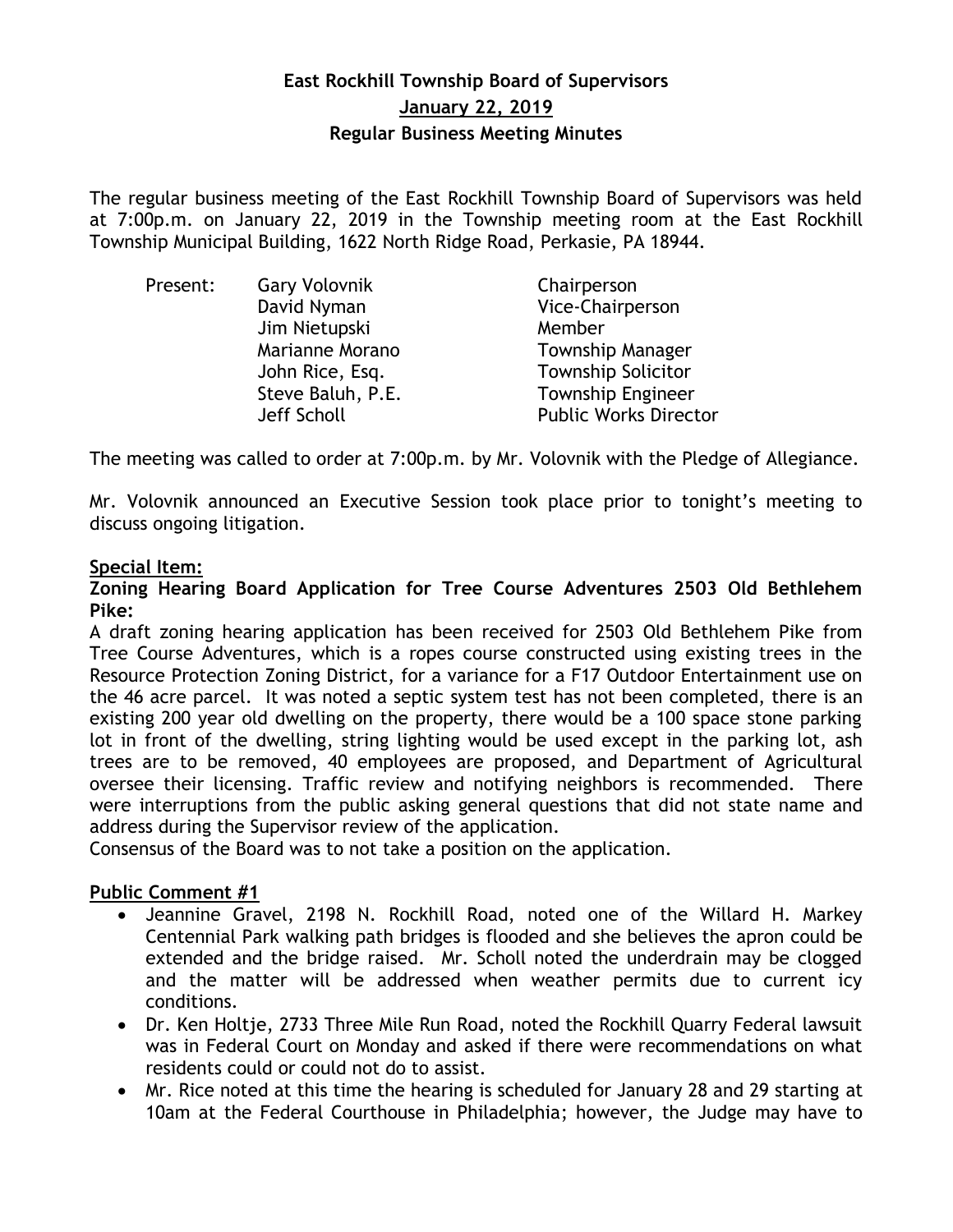postpone the hearing due to a current criminal case. The Township website will be posted with the court date information when it becomes available. Mr. Rice noted that the Township position is to have the matter before the Zoning Hearing Board and the applicant position is they are pre-empted. Mr. Rice advised that the Township appealed DEP NPDES permit and DEP Air Quality Crusher permit which will be heard before the State Environmental Appeal Board. DEP has required the Quarry applicant is to prepare an asbestos abatement plan which should be submitted to the Township and can be reviewed.

- Mr. Volovnik advised support at the Hearing shows citizens are concerned and the Judge will look for who is there.
- Bridgett Drelling, 8 Rocky Mountain Circle, asked if residents cannot attend the hearing if correspondence can be sent to Judge. It was noted that the Judge has already received resident correspondence.
- Karen Drum, 2105 N. Rockhill Road, asked about Pierson activities in another state which are unknown by the Township.
- Jeannine Gravel, 2198 N. Rockhill Road, asked when Judge will make a decision?
- Mary Schulbuger, 2386 Hill Road, asked how long the asbestos concern would keep the quarry shut down?
- Sandy Hippauff, 29R Rockhill Road, asked for a list of the public witness and if resident can provide testimony? The Township cannot provide the witness list and property owners who have resided there for over 25 years should provide contact information to Mrs. Morano.
- John Edwards, 1934 N. Rockhill Road, stated that not many residents have resided there that long.
- Cliff Edwards, 1934 N. Rockhill Road, stated that the Intelligencer article mentioned DEP inspector oversees the site and asked who that was. Mr. Gottshall, 2201 N. Rockhill Road, stated there were four DEP inspectors, with Aimee Bollinger for the past 15 years and that he had the information at home if Mr. Edwards would like.

## **Approval of Minutes and Bills Payable:**

## **Approval of Minutes from December 20, 2018 Regular Meeting**

**On motion** by Mr. Nietupski, seconded by Mr. Nyman, to adopt the meeting minutes from the Board of Supervisors' December 20, 2018 Regular Meeting. With no additional discussion, all present voted in favor.

## **Approval of Minutes from January 7, 2019 Reorganization Meeting**

**On motion** by Mr. Nyman, seconded by Mr. Nietupski, to adopt the meeting minutes from the Board of Supervisors' January 7, 2019 Reorganization Meeting. With no additional discussion, all present voted in favor.

## **Payment of 2018 Unpaid Bills dated January 17, 2019 in the amount of \$68,051.20 and 2019 Unpaid Bills dated January 17, 2019 in the amount of \$336,718.40.**

**On motion** by Mr. Nietupski, seconded by Mr. Nyman, to approve payment of 2018 Bills List dated January 17, 2019 in the amount of \$68,051.20. With no additional discussion, all present voted in favor.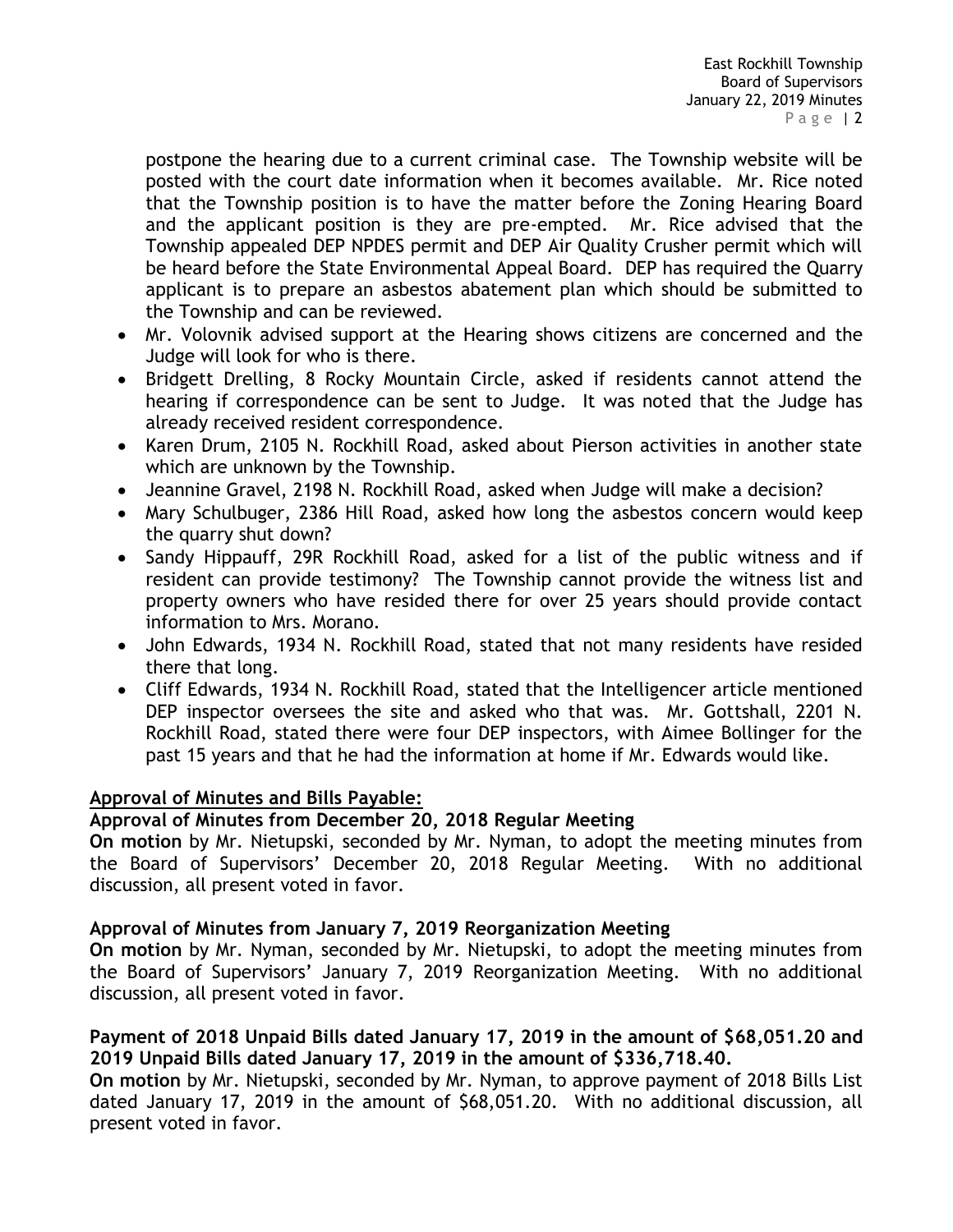**On motion** by Mr. Nyman, seconded by Mr. Nietupski, to approve payment of 2018 Bills List dated January 17, 2019 in the amount of \$336,718.40. With no additional discussion, all present voted in favor.

## **Planning Commission Report: Anne Fenley**

The Planning Commission reorganized and maintained the same officers; reviewed the 2018 annual activity report and the East Rockhill Township Municipal Office Land Development, recommending the granting of a waiver of land development. The 2018 Annual Planning Commission Report is in Board packets.

**On motion** by Mr. Nyman, seconded by Mr. Nietupski, to approve the Planning Commission Report. With no additional discussion, all present voted in favor.

## **Pennridge Community Center Report: David Nyman**

Mr. Nyman noted the January - February newsletter was available for the public and a longtime active member Dr. Buster Guth recently passed away.

**On motion** by Mr. Volovnik, seconded by Mr. Nietupski, to approve the Pennridge Community Center Report. With no additional discussion, all present voted in favor.

## **Pennridge Wastewater Treatment Authority Report: David Nyman**

The next meeting will be held January 28, 2019.

## **Pennridge Regional Police Commission Report: Chief Blake**

Chief Blake shared the December 2018 Pennridge Regional Police activity report. Of note in 2018, 72 motor carrier inspections took place with 77 safety violations detected and documented. The report is on file.

**On motion** by Mr. Nietupski, seconded by Mr. Nyman, to approve the Police Commission Report. With no additional discussion, all present voted in favor.

## **Township Manager's Report: Marianne Morano**

#### **Consideration of Wavier of Land Development and Bid Document Approval for Municipal Office:**

Mrs. Morano gave a brief overview of the meeting room addition and renovation to the existing office space.

Mr. Volovnik noted the addition and renovation were to implement safety features for staff and provide a meeting space where public could view documentation on a screen. At the same time public water and sewer were to be installed due to existing well water not being potable. The project will be completed without a tax increase.

- Karen Drum, 2105 N. Rockhill Road, asked what security features are proposed for staff? Windows with security glass and locked doors.
- Russ Kater, 1710 West Rock Road, asked what was wrong with the well water? Proximity to the septic system.
- John Edwards, 1934 N. Rockhill Road, would like to have meetings recorded.
- Ryan Gottshall, 2201 N. Rockhill Road, asked for the cost of the improvement and would like posted to Township website. Cost is unknown until bids are received and the plans have been posted to the website for several months.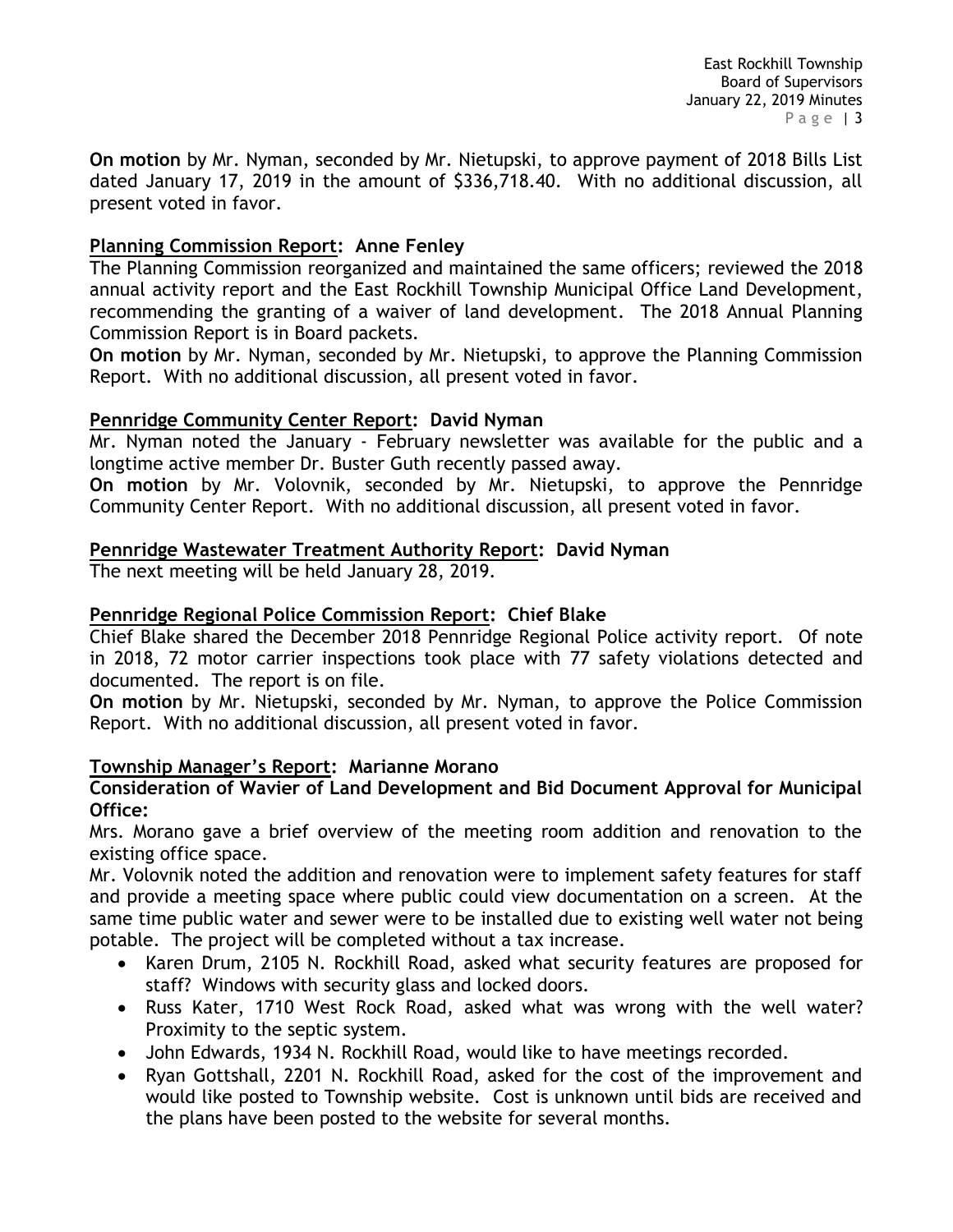There were general comments from the public without stating name and address.

**On motion** by Mr. Nyman, seconded by Mr. Nietupski, to approve land development waiver and placing the Municipal Office addition and renovation document out for bid. With no additional discussion, all present voted in favor.

**Final Approval of 2019 Projects:** Mrs. Morano reviewed 2019 projects and equipment. The projects are on file.

**On motion** by Mr. Nietupski, seconded by Mr. Nyman, proposed to grant final approve of 2019 projects and equipment as presented. With no additional discussion, all present voted in favor.

## **Expenses Related to Fire at 2114 Route 313.**

An invoice has been received from Seifert Paving & Excavating for services rendered at a dwelling fire on November 29, 2018 in the amount of \$900.00. The Township has also invoiced the property owner for Township man hours and equipment used on December 6, 2018 which remains outstanding. Mrs. Morano requested approval to pay the Seifert Paving & Excavating invoice and noted the property owner did not have homeowners insurance. Mr. Rice advised a lien could be placed for non-payment.

**On motion** by Mr. Nyman, seconded by Mr. Nietupski, to approve payment of Seifert Paving & Excavating in the amount of \$900.00 and to recoup and/or lien the property if not paid. With no additional discussion, all present voted in favor.

**2018 Manger Overview.** Mrs. Morano cited her 2018 Overview which had been provided to the Board of Supervisors and in the public packets. The report is posted to the Township website.

**On motion** by Mr. Nietupski, seconded by Mr. Nyman, to approve the Township Manager Report. With no additional discussion, all present voted in favor.

#### **Public Works Report: Jeff Scholl**

Mr. Scholl updated the Board on Public Works activities for December, 2018. Mr. Scholl noted that Hill Road is 17 feet in width and shoulder work will be completed by the Developer, Robert Mager.

**On motion** by Mr. Nietupski, seconded by Mr. Nyman, to approve the Township Public Works Report. With no additional discussion, all present voted in favor.

## **Engineer Report: Steve Baluh, P.E.**

**Subdivision Plan Review Status.** Review dated January 4, 2019 is in the Board's packets. No action is necessary.

#### **MS4 Pollution Reduction Plan dated November 13, 2018.**

Mr. Baluh noted the MS4 Pollution Reduction Plan dated November 13, 2018 has been granted DEP pre-approval and has been advertised for public inspection. Property owners with private basins have been sent correspondence with the notification. The MS4 plan is to reduce sedimentation over the next five (5) years in urban areas. Mr. Baluh noted the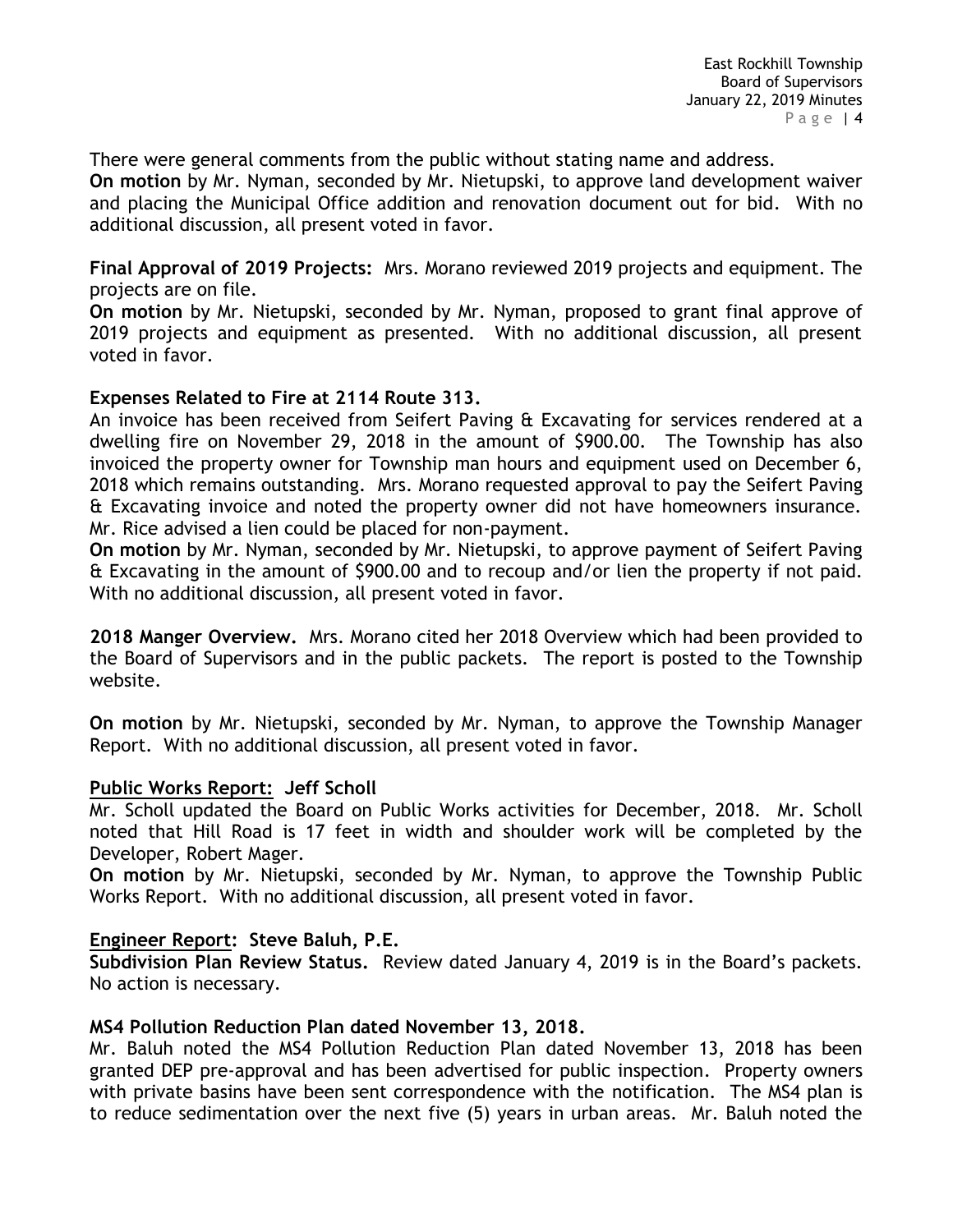Township owns one (1) of the basins and five (5) were privately owned. The Township Engineer heard from one resident with a street issue and a second happy to have the opportunity to review plan prior to work. No further public comment was received.

**On motion** by Mr. Nyman, seconded by Mr. Nietupski, to adopt the Municipal Stormwater (MS4) Pollution Reduction Plan as presented. With no additional discussion, all present voted in favor.

#### **Jake Brake Proposed Ordinance:**

PennDOT has provided the brake retarder study authorizing the restriction from Quarry Road to Muskrat Road. It was noted that the remainder of the road was not approved due to the slope of the road and thereby truck safety.

**On motion** by Mr. Nietupski, seconded by Mr. Nyman, to authorize the advertisement of a Brake Restriction (Jake Brake) Ordinance for North Rockhill Road from Quarry Road to Muskrat Road. With no additional discussion, all present voted in favor.

#### **Pennridge Development Enterprises, Inc. Business Park and Hangar Project:**

Correspondence has been received dated January 18, 2019 requesting Pennridge Airport Business Park project and Pennridge Airport Hangar Lot Line Adjustment recordation plans be signed. The Airport Hangar Lot Line was reviewed with the Airport Hangar land development plan which is not ready for Agreement execution or recordation.

**On motion** by Mr. Nyman, seconded by Mr. Nietupski, to approve the recordation of Pennridge Airport Business Park lot 2 and Pennridge Airport Hangar Lot Line noting the record plan shall be page 1 of 1. With no additional discussion, all present voted in favor.

**On motion** by Mr. Nyman, seconded by Mr. Nietupski, to approve the Township Engineer report. With no additional discussion, all present voted in favor.

## **Solicitor Report: John Rice, Esq.**

**On motion** by Mr. Nyman, seconded by Mr. Nietupski, to approve the Township Solicitor report. With no additional discussion, all present voted in favor.

#### **Department and Emergency Services Reports**

**On motion** by Mr. Nietupski, seconded by Mr. Nyman, to acknowledge receipt of the Department and Service Reports. With no additional discussion, all present voted in favor. Copies are on file.

#### **New or Other Business – Supervisors' Items**

 Mr. Nietupski noted that every property was mailed a Comprehensive Plan survey and encouraged residents to take the time to complete the survey and return as soon as possible.

#### **Public Comment #2:**

• Jeannine Gravel, 2198 N. Rockhill Road, asked if MS4 only applied to residents. MS4 is for Municipal however stormwater is required to new construction applications with cumulative impervious surface of 1,000 square feet or more since 2002.